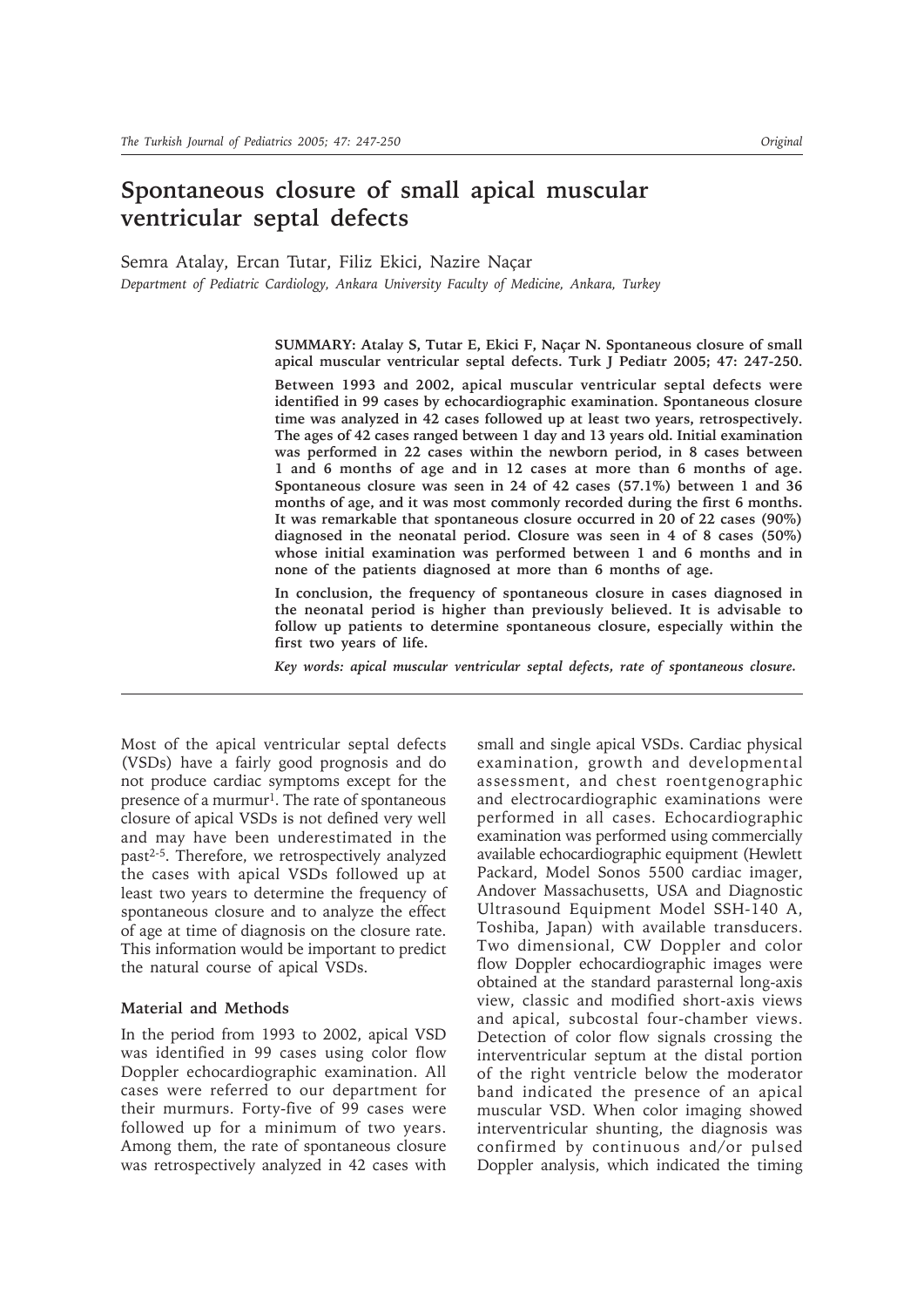and direction of the flow transversing the interventricular septum. Defect sizes were measured as the maximum thickness of color jet at the level of interventricular septum. The patients were follow-up at intervals of 1, 3, and 6 months and at 1 year. All received prophylaxis for infective endocarditis.

Kaplan-Meier analysis was used to show an exponential curve of closure rate.

### **Results**

The ages of 42 cases who were followed-up at least two years ranged between 1 day and 13 years old (mean  $\pm$  SD: 25.4  $\pm$  43.7 months) at the time of initial examination. Twentytwo of 42 cases (52.3%) were diagnosed in the neonatal period. In 8 cases, initial echocardiographic examination was performed between 1 and 6 months. Twelve cases were diagnosed beyond the first 6 months. In 6 cases, initial echocardiographic examination was performed between 6 and 60 months. Twenty-six of them were female and 16 male  $(F/M=1.6)$ . All patients were asymptomatic. All cases had normal chest roentgenographic and electrocardiographic findings. Defects were detected only with color flow Doppler echocardiographic imaging in 39 cases (92%); in 3 cases  $(7.1\%)$  defects were also visible by 2-D imaging. By color flow Doppler imaging, all cases had a single small defect (diameter of VSD, range: 1 to 4 mm) with a narrow small jet flow (Fig. 1). Three cases also had a small sized secundum atrial septal defect as an associated cardiac defect. One case had an atrial septal aneurysm.



Fig. 1. Color flow signals crossing the interventricular septum at the distal portion of the right ventricle below the moderator band show the presence of a small apical muscular ventricular septal defect (arrows) on an apical four-chamber view.

Patients were followed up to a minimum of 2 years of age and a maximum of 17 years of age, and the duration of follow-up ranged from 1 to 96 months (mean  $\pm$  SD: 23.5 $\pm$  25.1 months). Spontaneous closure occurred in 24 of 42 cases (57.1%) who were followed up at least two years. The time of spontaneous closure ranged from 1 to 36 months and it was most commonly recorded during the first 6 months after birth. At the 6<sup>th</sup> month, the 1<sup>st</sup> year and at the 18<sup>th</sup> month, spontaneous closure occurred in 16 (38%), 18 (42%) and 23 (54%) cases, respectively. It was seen in all cases except 1 within the first 18 months; the other defect closed at the 36<sup>th</sup> month (Table I). It was remarkable that spontaneous closure was seen in 20 of 22 cases (90%) diagnosed in the neonatal period. It was seen in 4 of 8 cases (50%) whose initial examination was performed between 1 and 6 months of ages and in none of the patients diagnosed at more than 6 months of age. The rate of spontaneous closure appears to follow an exponential curve (Fig. 2). There was no record of infective endocarditis in any of the cases.

Table I. Time of Spontaneous Closure During Follow-up Period

| Time of the<br>spontaneous<br>closure (months) | Number of<br>patients | Ratio<br>$(\%)$ | Cumulative<br>ratio $(\%)$ |
|------------------------------------------------|-----------------------|-----------------|----------------------------|
| <1                                             | 2                     | 8.3             | 8.3                        |
| $1 - \leq 3$                                   | 5                     | 20.8            | 29.1                       |
| $3 - 56$                                       | 9                     | 37.5            | 66.6                       |
| $6 - 12$                                       | 2                     | 8.3             | 75.0                       |
| $12 - \leq 18$                                 | 5                     | 20.8            | 95.8                       |
| $18 - \leq 36$                                 |                       | 4.1             | 100                        |
| Total                                          | 24                    | 100             |                            |



Fig. 2: A Kaplan-Meier exponential curve of spontaneous closure rate.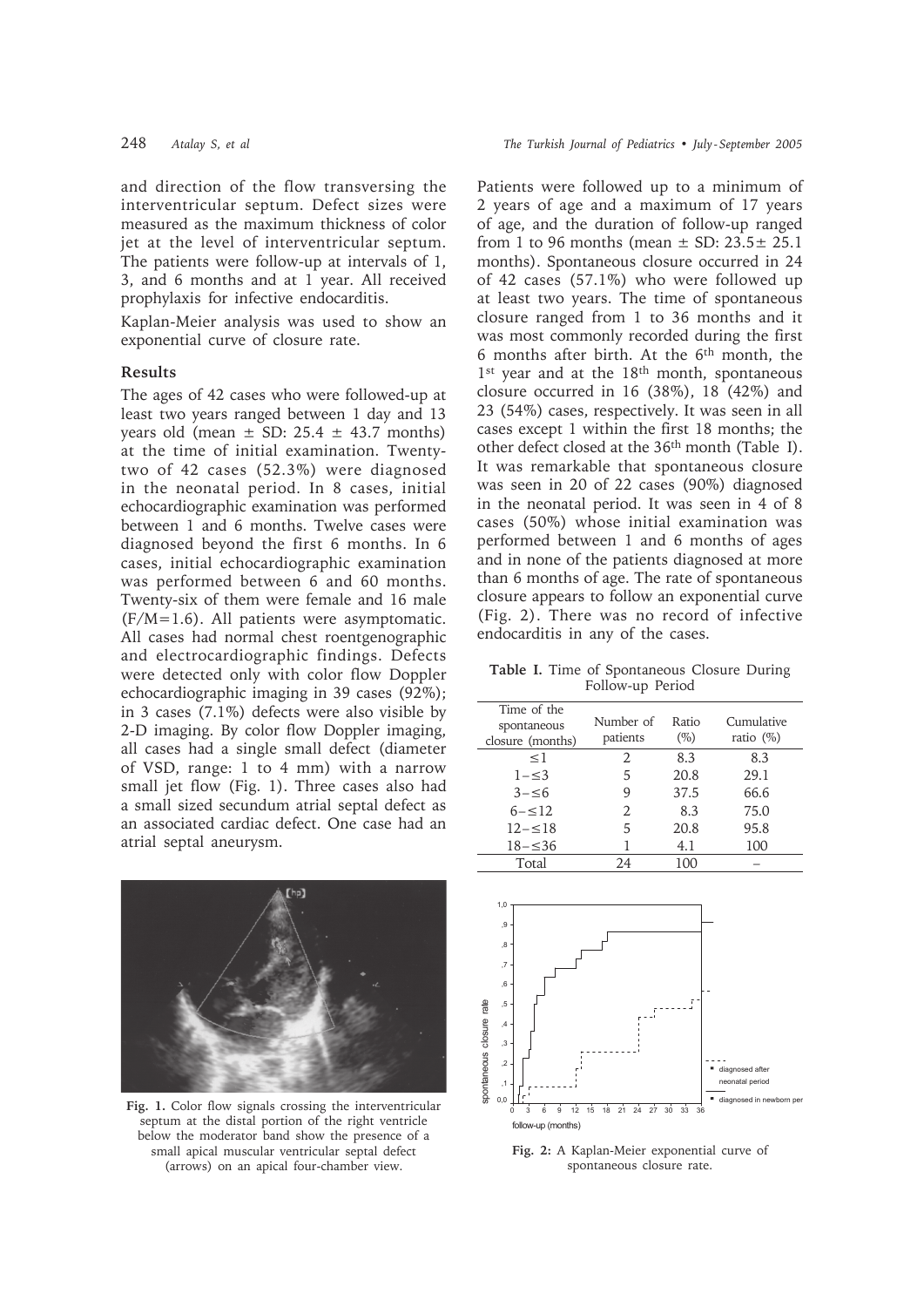# **Discussion**

Spontaneous closure of muscular VSDs is a well-known phenomenon and is believed to occur in the majority of cases within the first few years of life<sup>1-10</sup>. In previous clinical studies, the rate of spontaneous closure of muscular VSD has been reported between 24% and 96%. These rates are quite different, but as a common result, most of the small defects close within the few months after birth6-10. Some investigators suggested that small defects are not a malformation and that early spontaneous closure of these defects is a normal developmental process<sup>5,11</sup>.

There are quite a few clinical reports related to the rate of closure of apical muscular VSDs1-5,12. Ramaciotti et al.2 reported that the rate of closure for muscular VSDs and apical muscular VSDs was 24% and 23%, respectively. They emphasized that spontaneous closure of muscular VSDs was most commonly seen in the first 18 months of life. They also observed that the natural history of single muscular VSD is not influenced by location in the muscular septum. Since a significant percentage of patients were lost to follow-up, this study probably underestimates the true closure rate. Hornberger et al.3 did not observe closure in patients with apical muscular VSDs. They emphasized that VSDs smaller than 4 mm in size more likely closed spontaneously but apical muscular VSDs tended to persist in their patency. Hiraishi et al.<sup>4</sup> reported that most of the muscular VSDs diagnosed in the neonatal period by color flow Doppler echocardiograpic imaging closed or diminished in size during infancy. They observed that the rate of spontaneous closure during the first 12 months was 76% for all muscular VSDs but 45% for apical muscular VSDs. They mentioned that spontaneous closure most commonly occurred during the first months of life and that the rate was much lower after the first 6 months. They also reported that the frequency of closure was not related to the morphologic features and initial size of the defects. Du et al.5 screened full-term neonates with color flow Doppler imaging for muscular VSDs. The rate of closure at the end of the first year was found as 84.8%, but only one-fourth of defects were located in the apical region. They found that defects localized in the apical region and defects of >4 mm in size remain patent more than VSDs located elsewhere.

As a developmental process depending on size and location of defects, spontaneous closure of VSDs begins in intrauterine life and continues during the postnatal period, most prominently during the first few months<sup>12-15</sup>. In studies of chick embryo hearts, it was shown that muscular ventricular septum consisted of multiple interventricular channels which were diminished in size or closed progressively during intrauterine life13,14. Orie et al.15 reported that isolated VSDs diagnosed in utero with fetal echocardiographic examination closed in 74% of cases either in the intrauterine period or in the postnatal period. As an important external influencing factor, mechanical pressure produced by contraction may enhance the myocardial growth<sup>16</sup>. Jet flow with high velocity between two ventricles can make up a stimulating factor which produces endothelial thickness, growth and hypertrophy of the muscular septum around the defect<sup>17,18</sup>. Because of the hemiovoid shape of the left ventricle, these effects are observed the least at the apex<sup>16</sup>. Depending on these processes and clinical investigations, it was proposed that the possibility of spontaneous closure of defects located in the apical region can be expected to be lower than observed in other locations2-5,16.

In contrast to other reports, Sapin et al.12 and Meberg et al.19 found high closure rates (75% and 77%) for apical VSDs. Although Sapin et al.12 did not cite age at first examination, all infants in Meberg et al.'s<sup>19</sup> study with apical muscular VSD were diagnosed in the neonatal period. In our previous study, we observed that spontaneous closure occurred in 10 of 23 apical muscular VSD cases (43.5%) who were followed-up between 3 months and 3.5 years; remarkably 7 of them were diagnosed in the neonatal period<sup>1</sup>.

As mentioned in our previous study, and in the studies of Meberg et al.<sup>19</sup> and Sapin et al.<sup>12</sup>, we also found in this present study a high closure rate for apical muscular VSDs diagnosed in the neonatal period. It was remarkable that spontaneous closure was seen in 20 of 22 cases (90%) diagnosed in the neonatal period. Closure occurred in 4 of 8 cases whose initial examination was performed between 1 and 6 months and in none of the patients diagnosed at more than 6 months of age. Since few infants were diagnosed after 6 months of age, we could not compare the closure rate in